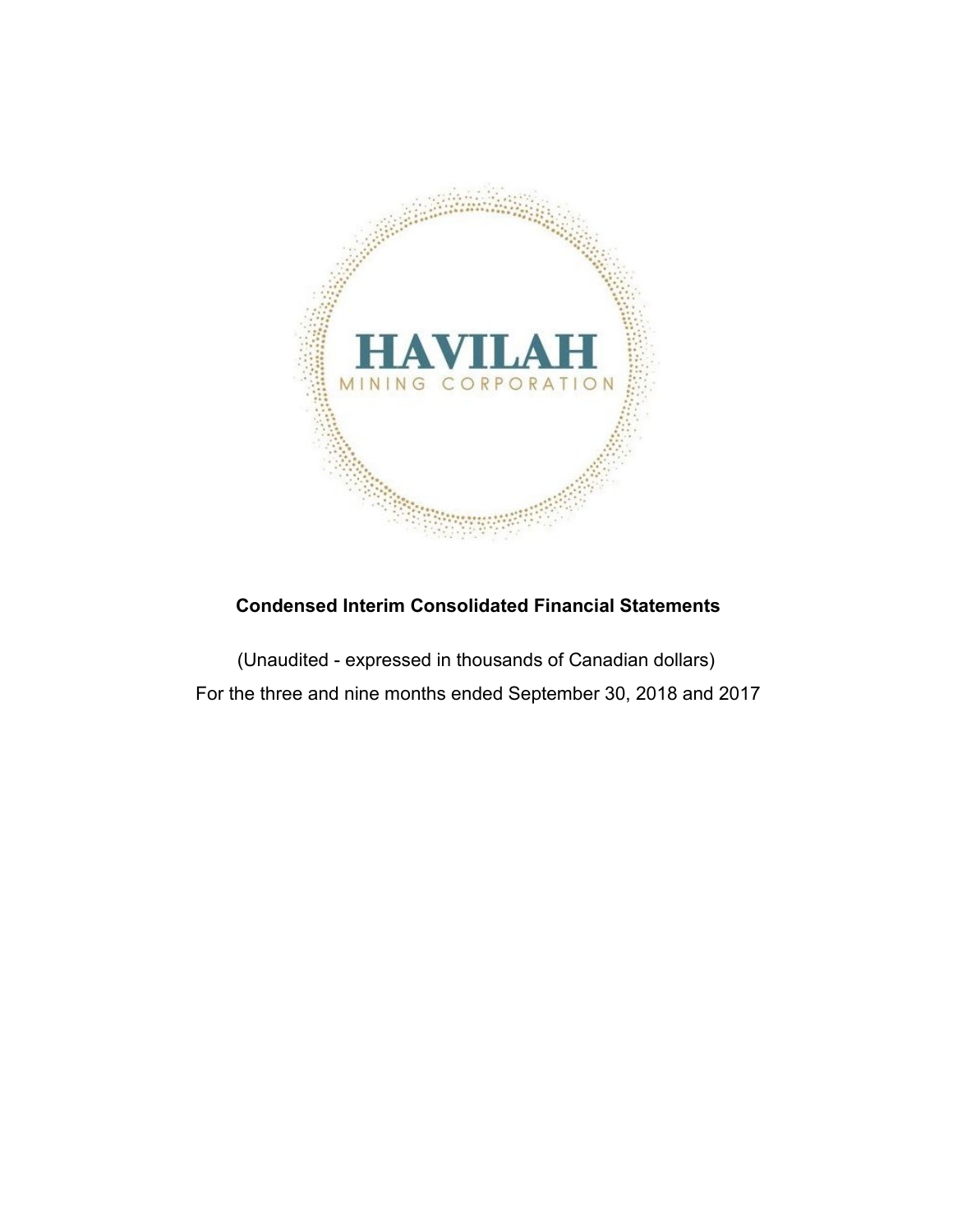#### **NOTICE OF NO AUDITOR REVIEW OF**

#### **CONDENSED INTERIM CONSOLIDATED FINANCIAL STATEMENTS**

Under National Instrument 51-102, Part 4, subsection 4.3(3) (a), if an auditor has not performed a review of the condensed interim consolidated financial statements they must be accompanied by a notice indicating that the financial statements have not been reviewed by an auditor.

The accompanying unaudited condensed interim consolidated financial statements of the Company have been prepared by management in accordance with International Financial Reporting Standards and reviewed by the Audit Committee and Board of Directors of the Company.

The Company's independent auditor has not performed a review of these condensed interim consolidated financial statements in accordance with the standards established by the Chartered Professional Accountants of Canada for a review of condensed interim consolidated financial statements by an entity's auditor.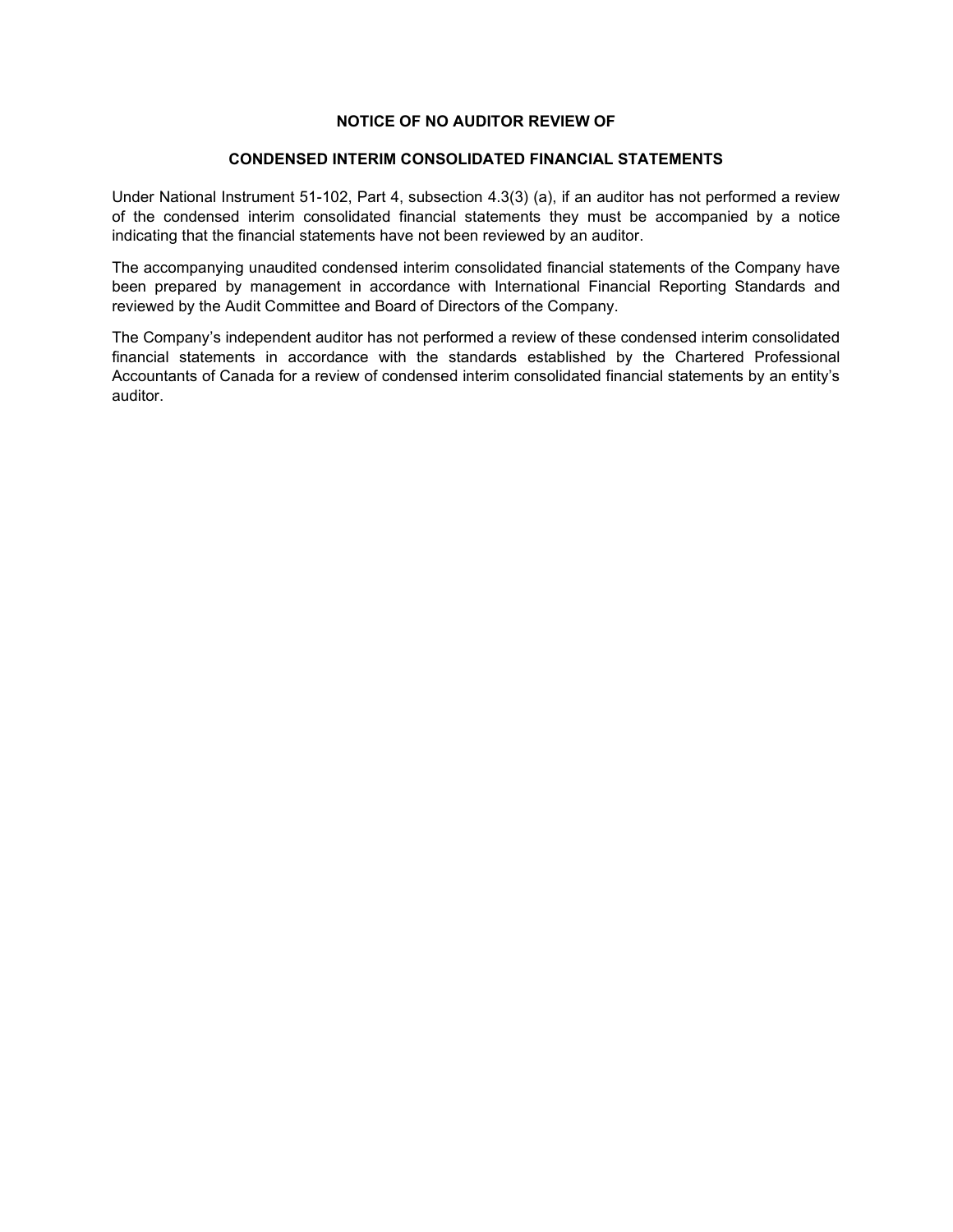# **Condensed Interim Consolidated Statements of Financial Position**

*(Unaudited - expressed in thousands of Canadian dollars)*

|                                                             | <b>Note</b>    | September 30<br>2018 | December 31<br>2017 |
|-------------------------------------------------------------|----------------|----------------------|---------------------|
| <b>Assets</b>                                               |                | \$                   | \$                  |
| <b>Current</b>                                              |                |                      |                     |
| Cash and cash equivalents                                   |                | 7,768                | 5,683               |
| Inventories                                                 | 6              | 7,528                | 12,112              |
| Prepaid expenses and other                                  | $\overline{7}$ | 707                  | 2,223               |
|                                                             |                | 16,003               | 20,018              |
| Non-current<br>Mineral properties, plant and equipment, net | 8              | 41,355               | 54,394              |
| <b>Total assets</b>                                         |                | 57,358               | 74,412              |
| <b>Liabilities</b>                                          |                |                      |                     |
| <b>Current</b>                                              |                |                      |                     |
| Accounts payable                                            | 9              | 754                  | 9,859               |
| Accrued compensation and benefits                           |                | 338                  | 821                 |
| Flow-through share premium liability                        | 11             | 51                   |                     |
|                                                             |                | 1,143                | 10,680              |
| <b>Non-current</b>                                          |                |                      |                     |
| Reclamation obligations                                     | 12             | 2,423                | 2,306               |
| <b>Total liabilities</b>                                    |                | 3,566                | 12,986              |
| Shareholders' equity                                        |                |                      |                     |
| Share capital                                               | 13             | 18,915               |                     |
| Share-based payment reserve                                 | 13             | 324                  |                     |
| Other capital reserves                                      |                |                      | 129,346             |
| Retained earnings (deficit)                                 |                | 34,553               | (67, 920)           |
|                                                             |                | 53,792               | 61,426              |
| Total liabilities and shareholders' equity                  |                | 57,358               | 74,412              |

Nature of operations and going concern – Note 1 Commitments and Contingencies – Note 17 Subsequent Events – Note 18

On behalf of the Board:

Chairman

/s/ Blair Schultz */s/ James Haggarty*<br>Chairman *Chairman* Chairman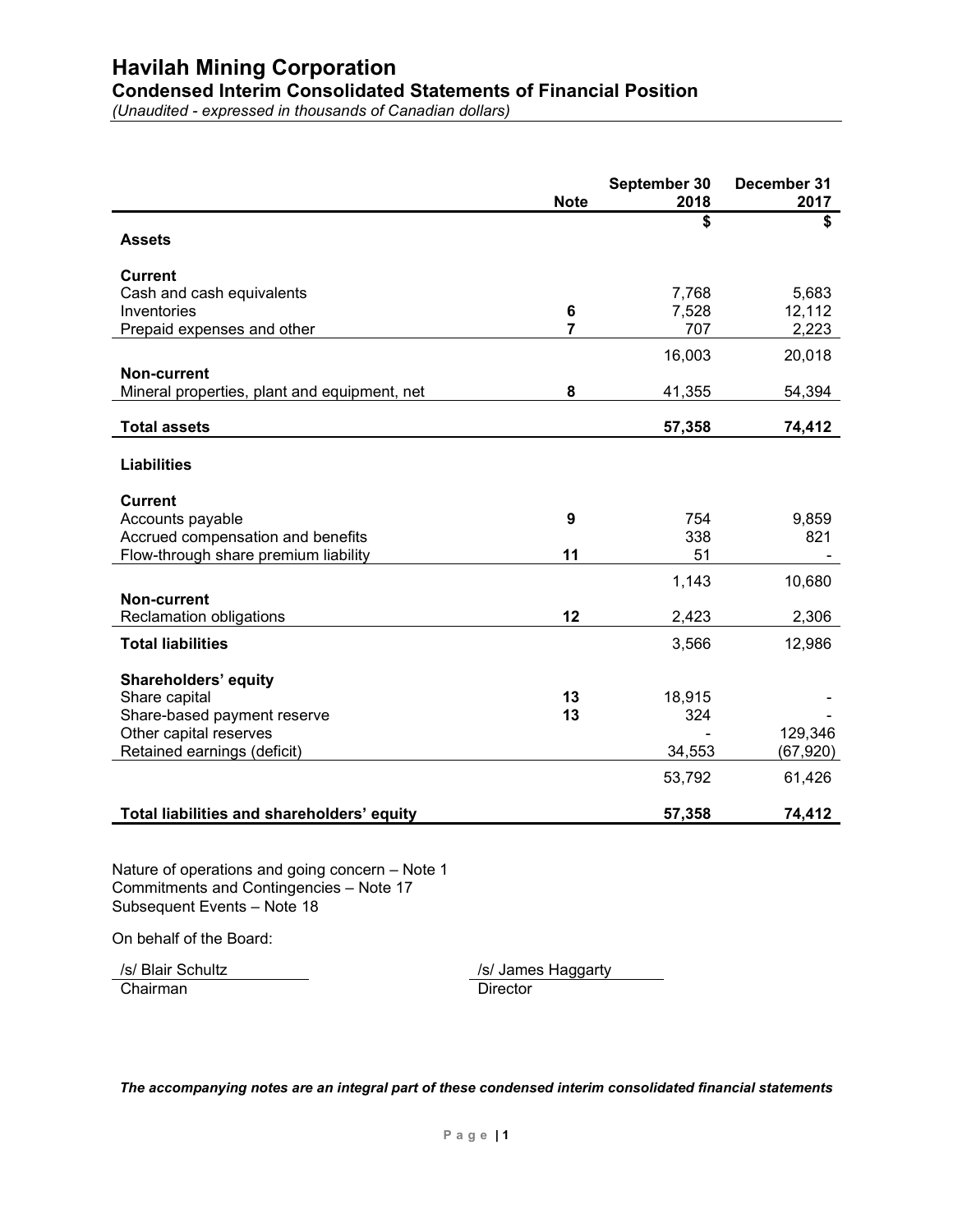**Condensed Interim Consolidated Statements of Loss and Comprehensive Loss For the three and nine months ended September 30, 2018 and 2017**

*(Unaudited - expressed in thousands of Canadian dollars)*

|                                                               | <b>Note</b> | Three months ended<br>September 30<br>2018<br>2017 |            | 2018       | Nine months ended<br>September 30<br>2017 |
|---------------------------------------------------------------|-------------|----------------------------------------------------|------------|------------|-------------------------------------------|
|                                                               |             | \$                                                 | \$         | \$         | \$                                        |
| <b>Revenues</b>                                               |             | 394                                                | 9,027      | 12,219     | 27,553                                    |
| <b>Cost of sales</b>                                          |             |                                                    |            |            |                                           |
| <b>Production costs</b>                                       |             | 2,563                                              | 7,364      | 18,871     | 28,425                                    |
| Depreciation and depletion                                    |             | 750                                                | 1,262      | 3,050      | 4,225                                     |
| Write-down of inventories                                     |             |                                                    | 3,369      | 2,539      | 6,875                                     |
|                                                               |             | (2,919)                                            | (2,968)    | (12, 241)  | (11, 972)                                 |
|                                                               |             |                                                    |            |            |                                           |
| <b>Other operating expenses</b><br>General and administrative |             | 614                                                | 969        | 869        | 3,028                                     |
| <b>Loss from operations</b>                                   |             | (3,533)                                            | (3,937)    | (13, 110)  | (15,000)                                  |
|                                                               |             |                                                    |            |            |                                           |
| Finance charges, net                                          |             | (455)                                              | (1,611)    | (4, 486)   | (4,277)                                   |
| Foreign currency gain, net                                    |             | (28)                                               | 617        | (1,056)    | 1,205                                     |
| Impairment of mineral properties                              | 8           | (9,674)                                            |            | (9,674)    |                                           |
| Gain (loss) on equipment disposal                             |             | 24                                                 | (33)       | 24         | (33)                                      |
| Other income                                                  |             | 10                                                 | 16         | 669        | 46                                        |
| Net loss and comprehensive loss<br>for the period             |             | (13, 656)                                          | (4,948)    | (27, 633)  | (18,059)                                  |
| Loss per share                                                |             |                                                    |            |            |                                           |
| Basic and diluted                                             |             | (0.53)                                             | (0.22)     | (1.16)     | (0.79)                                    |
| Weighted average number of shares<br>outstanding              |             |                                                    |            |            |                                           |
| Basic and diluted                                             |             | 25,810,456                                         | 22,755,979 | 23,785,327 | 22,755,979                                |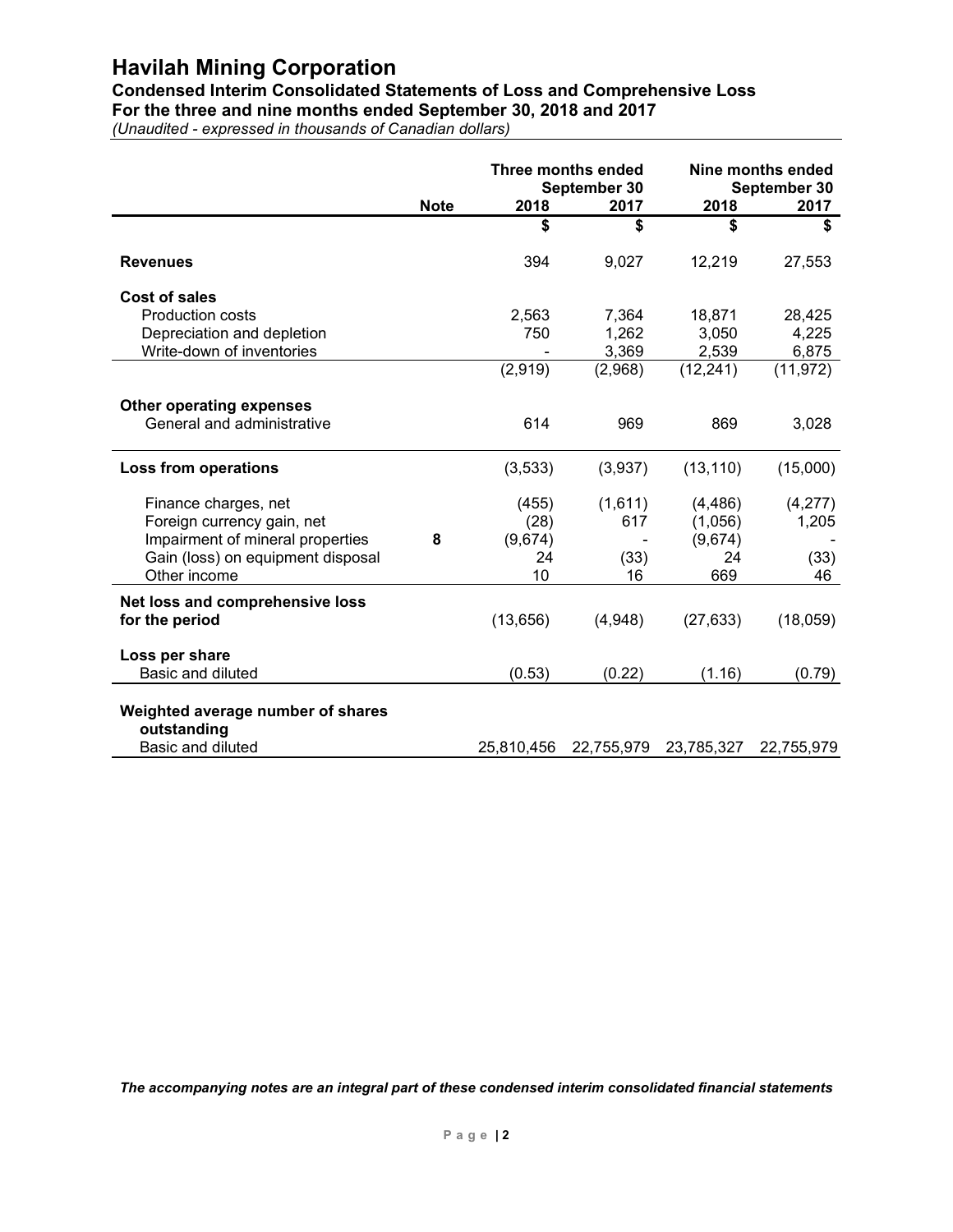### **Condensed Interim Consolidated Statements of Cash Flows**

**For the nine months ended September 30, 2018 and 2017**

*(Unaudited - expressed in thousands of Canadian dollars)*

|                                                                                                                                                                                                                                                                                                            | Nine months ended |                                                                      |                                                               |
|------------------------------------------------------------------------------------------------------------------------------------------------------------------------------------------------------------------------------------------------------------------------------------------------------------|-------------------|----------------------------------------------------------------------|---------------------------------------------------------------|
|                                                                                                                                                                                                                                                                                                            | <b>Note</b>       | 2018                                                                 | September 30<br>2017                                          |
| Cash (used in) provided by:                                                                                                                                                                                                                                                                                |                   | \$                                                                   | \$                                                            |
| <b>Operating activities</b><br>Net loss and comprehensive loss for the period                                                                                                                                                                                                                              |                   | (27, 633)                                                            | (18,059)                                                      |
| Depreciation and depletion<br>Write-down of production inventories<br>Foreign exchange, net<br>Share-based payments<br>(Gain) loss on equipment disposal<br>Corporate G&A allocations<br>Financing charges<br>Accretion on reclamation obligation<br>Impairment on mineral properties, plant and equipment |                   | 3,660<br>472<br>1,056<br>324<br>(24)<br>240<br>4,486<br>117<br>9,674 | 4,102<br>991<br>(1,205)<br>724<br>33<br>2,439<br>4,158<br>119 |
| Changes in non-cash working capital items<br>Inventories<br>Prepaid expenses and other<br>Accounts payable<br>Accrued compensation and benefits                                                                                                                                                            |                   | 4,112<br>1,516<br>(9, 105)<br>(483)                                  | (5,962)<br>(215)<br>4,036<br>491                              |
|                                                                                                                                                                                                                                                                                                            |                   | (11, 588)                                                            | (8,348)                                                       |
| <b>Investing activities</b><br>Expenditures on mineral property, plant and equipment<br>Interest received<br>Proceeds on disposal of equipment                                                                                                                                                             |                   | (325)<br>54                                                          | (15, 416)                                                     |
|                                                                                                                                                                                                                                                                                                            |                   | (271)                                                                | (15, 415)                                                     |
| <b>Financing activities</b><br>Proceeds from private placement, net of share issuance<br>costs                                                                                                                                                                                                             |                   | 10,203                                                               |                                                               |
| Funding and expenses paid by Klondex                                                                                                                                                                                                                                                                       |                   | 3,741                                                                | 19,923                                                        |
|                                                                                                                                                                                                                                                                                                            |                   | 13,944                                                               | 19,923                                                        |
| Effect of foreign exchange on cash balances                                                                                                                                                                                                                                                                |                   |                                                                      | (11)                                                          |
| Increase (decrease) in cash                                                                                                                                                                                                                                                                                |                   | 2,085                                                                | (3, 851)                                                      |
| Cash and cash equivalents - beginning of period                                                                                                                                                                                                                                                            |                   | 5,683                                                                | 8,161                                                         |
| Cash and cash equivalents - end of period                                                                                                                                                                                                                                                                  |                   | 7,768                                                                | 4,310                                                         |
| <b>Components of cash:</b><br>Cash<br><b>Cash equivalents</b>                                                                                                                                                                                                                                              |                   | 3,268<br>4,500                                                       | 4,310                                                         |

Supplemental cash flow information – Note 16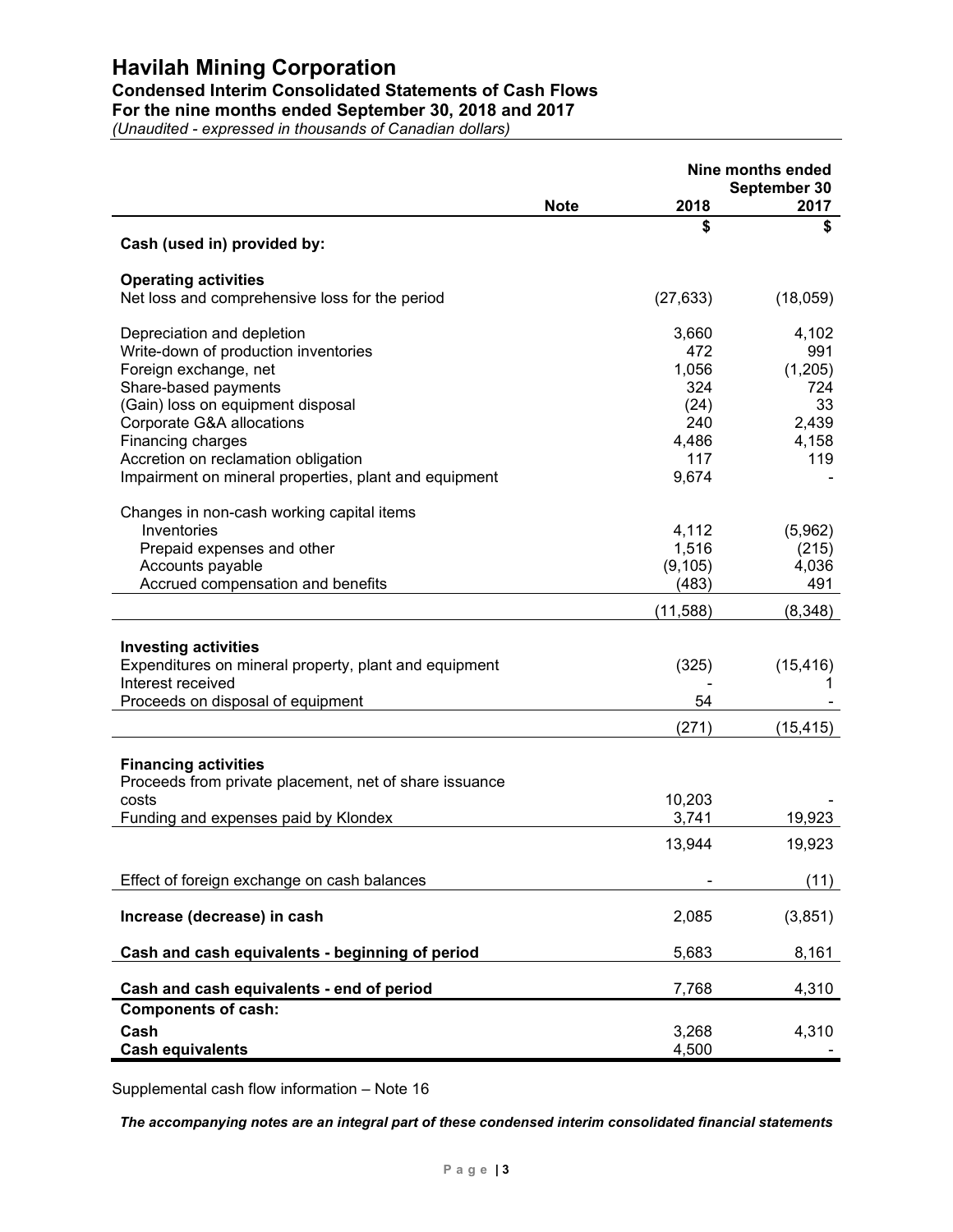### **Condensed Interim Consolidated Statements of Changes in Equity**

*(Unaudited - expressed in thousands of Canadian dollars)*

|                                                                                           | <b>Note</b>    | <b>Number of</b><br>common<br>shares | <b>Share</b><br>capital | Share-based<br>payment<br>reserve | Other capital<br>reserves | <b>Retained</b><br><b>Earnings</b><br>(deficit) | <b>Total</b>        |
|-------------------------------------------------------------------------------------------|----------------|--------------------------------------|-------------------------|-----------------------------------|---------------------------|-------------------------------------------------|---------------------|
|                                                                                           |                |                                      |                         |                                   | \$                        |                                                 | S                   |
| Balance, December 31, 2016                                                                |                |                                      |                         |                                   | 84,730                    | (16, 727)                                       | 68,003              |
| Funding and expenses paid by Klondex Mines<br>Ltd. ("Klondex")<br>Net loss for the period |                |                                      |                         |                                   | 25,894                    | (18,059)                                        | 25,894<br>(18,059)  |
| Balance, September 30, 2017                                                               |                |                                      |                         |                                   | 110,624                   | (34, 786)                                       | 75,838              |
| Funding and expenses paid by Klondex<br>Net loss for the year                             |                |                                      |                         |                                   | 18,722                    | (33, 134)                                       | 18,722<br>(33, 134) |
| Balance, December 31, 2017                                                                |                |                                      |                         |                                   | 129,346                   | (67, 920)                                       | 61,426              |
| Funding and expenses paid by Klondex<br>Shares issued pursuant to Klondex                 |                |                                      |                         |                                   | 9,523                     |                                                 | 9,523               |
| Arrangement Agreement<br>Adjustment to Shares issued in connection with                   | $\mathbf{2}$   | 22,755,979                           | 8,763                   |                                   | (8, 763)                  |                                                 |                     |
| Klondex Arrangement Agreement<br>Shares Issued by private placement                       | $\overline{2}$ | 3,539,332                            | 9,243                   |                                   | (130, 106)                | 130,106                                         | 9,243               |
| Shares Issued by private placement                                                        |                | 2,380,000                            | 960                     |                                   |                           |                                                 | 960                 |
| Flow-through share premium (Note 11)                                                      |                |                                      | (51)                    |                                   |                           |                                                 | (51)                |
| Share based payments<br>Loss for the period                                               |                |                                      |                         | 324                               |                           | (27, 633)                                       | 324<br>(27, 633)    |
| Balance, September 30, 2018                                                               |                | 28,675,311                           | 18,915                  | 324                               |                           | 34,553                                          | 53,792              |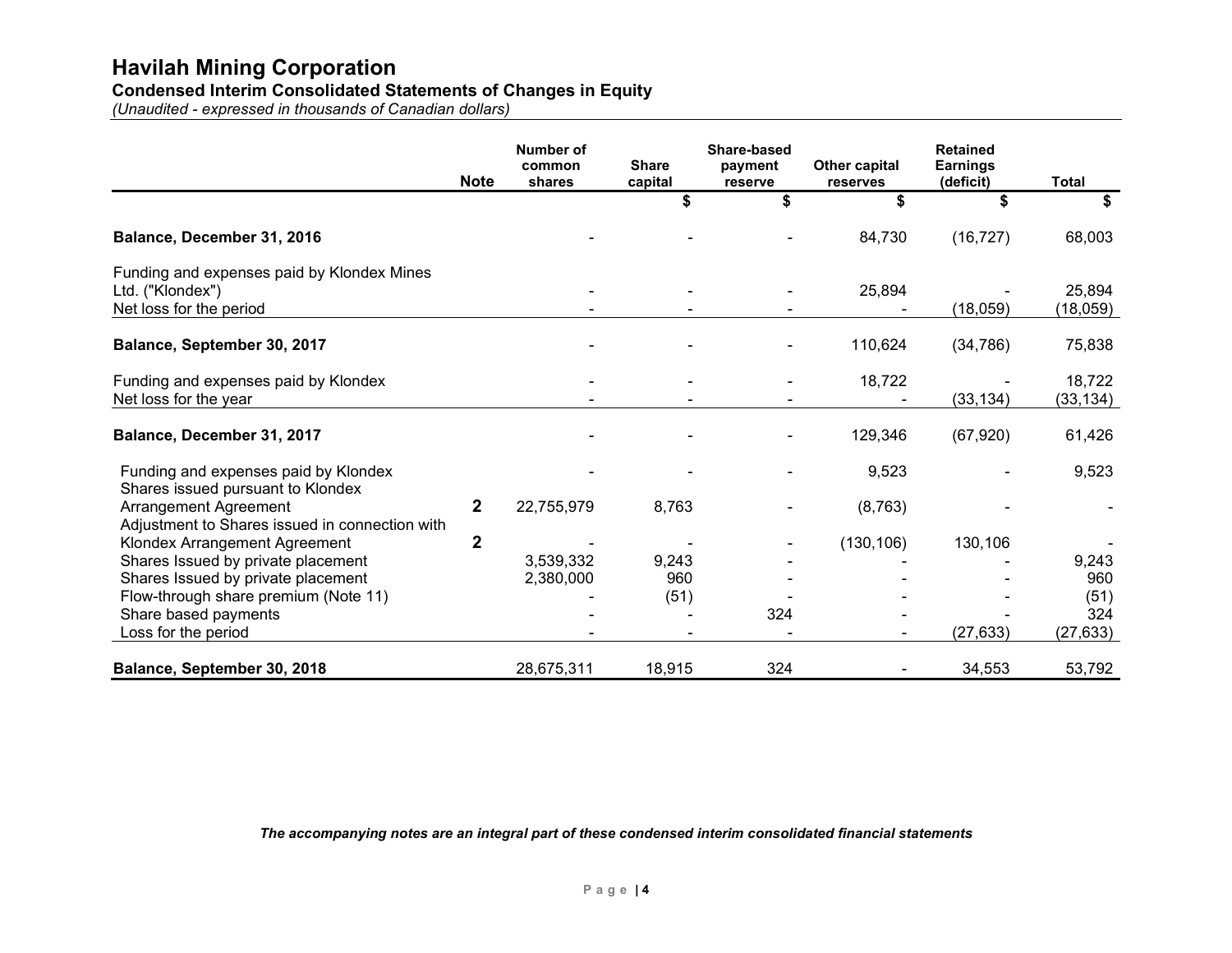#### **1. Nature of operations**

Havilah Mining Corporation ("Havilah" or the "Company") is engaged in the acquisition, exploration, development and extraction of precious metals. The Company owns and operates the Rice Lake property as well as the Ogama-Rockland exploration property, both located in Manitoba, Canada. The Company was incorporated under the British Columbia Business Corporations Act on May 3, 2018. Havilah's registered office is located at suite 2200, 885 West Georgia Street, Vancouver, British Columbia, V6C 3E8 and its head office is located at 121 King Street West, Suite 830, Toronto, Ontario M5H 3T9.

Havilah Mining Corporation is a public company which is listed on the TSX-V under the symbol "HMC".

#### **2. Basis of presentation**

On March 16, 2018, Klondex Mines Ltd. ("Klondex") entered into an arrangement agreement (the "Arrangement Agreement") with Hecla Mining Company ("Hecla") and 1156291 B.C. Unlimited Liability Company, a wholly-owned subsidiary of Hecla. Under the terms of the Arrangement Agreement, Hecla acquired all the outstanding common shares of Klondex, and Klondex shareholders received consideration consisting of cash, shares of Hecla common stock, or a combination of cash and Hecla common stock, plus shares of a new company, Havilah Mining Corporation, formed to hold Klondex's Canadian assets comprised of Klondex Canada Ltd. and Bison Gold Resources, Inc.

After the Arrangement Agreement was completed on July 20, 2018, Havilah holds Klondex's Canadian assets, which are comprised of Klondex Canada Ltd., which holds the True North gold mine and mill ("True North") and Bison Gold Resources Inc. which holds the Ogama-Rockland properties ("Ogama"), the 10% buy-back rights on the Snow Lake Property, and various early-stage assets located in Manitoba and Ontario, Canada. Klondex placed True North into production in the third quarter of 2016 and operations continued until January 9, 2018, when the True North underground mining operations were placed on care and maintenance. On April 20, 2018, Klondex commenced processing of tailings from the impoundment facility at True North.

As the shareholders of Klondex continued to hold their respective interests in Havilah, there was no resultant change in control of Havilah. The Arrangement Agreement has thus been determined to be a capital reorganization (the "Reorganization"), and is excluded from the scope of IFRS 3, Business Combinations. Under the continuity of interest basis of accounting, the assets and liabilities transferred are recorded at their pre-arrangement carrying values. The statements of loss and comprehensive loss include the historical income and expenses related to Klondex and Bison. Up to the date of the Reorganization, amounts advanced by Klondex to Havilah have been reflected as other capital reserves in the consolidated statements of changes in equity. The carve-out entity did not operate as a separate legal entity and as such, the financial statements may not be indicative of the financial performance of the carve-out entity on a standalone basis and do not necessarily reflect what its results of operations, financial position and cash flows would have been had the carve-out entity operated as an independent entity during the periods presented.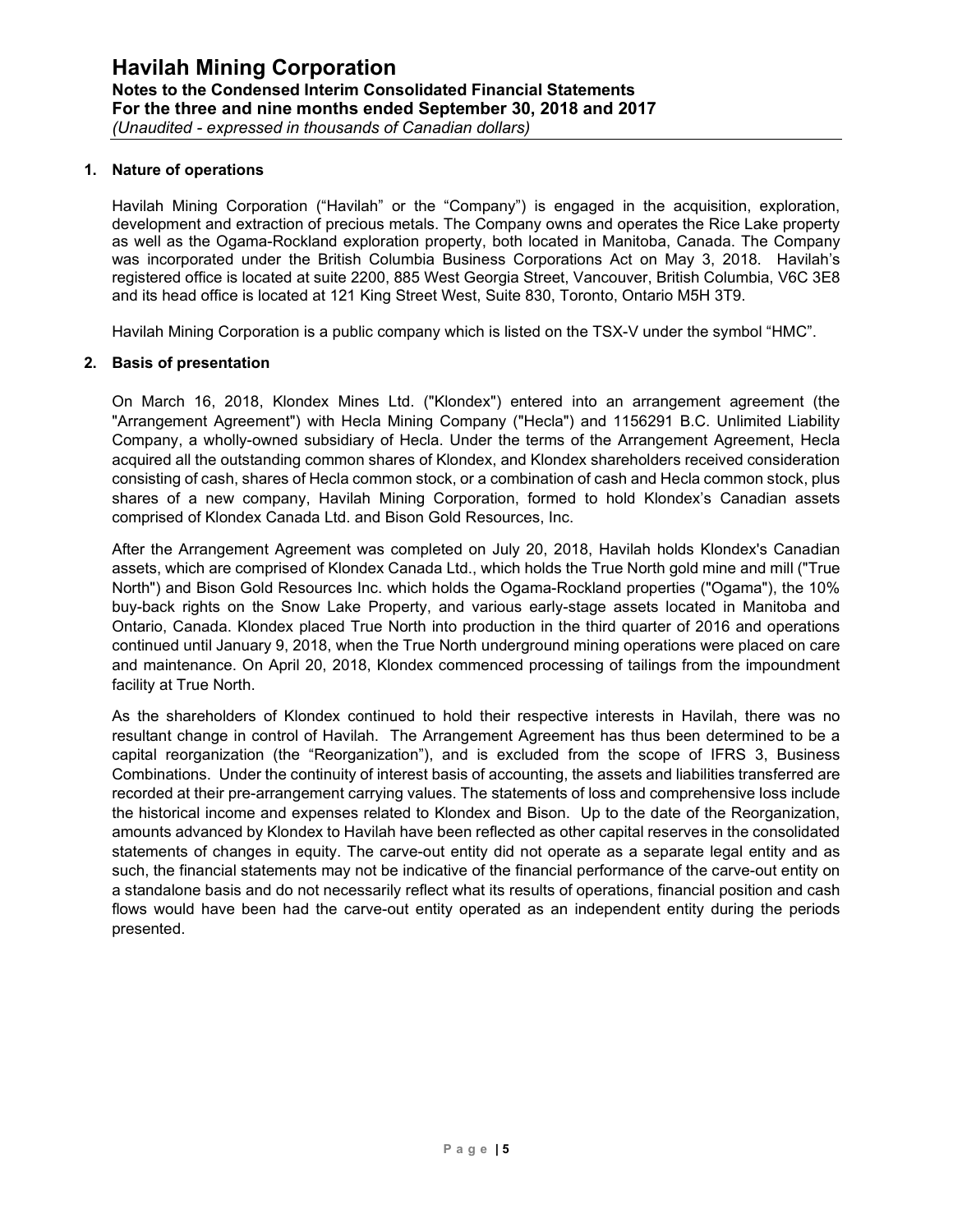#### **Notes to the Condensed Interim Consolidated Financial Statements**

**For the three and nine months ended September 30, 2018 and 2017**

*(Unaudited - expressed in thousands of Canadian dollars)*

The carrying value of the net assets received pursuant to the Arrangement Agreement, as at July 20, 2018 are as follows:

|                                                     | \$         |
|-----------------------------------------------------|------------|
| Assets:                                             |            |
| Cash and cash equivalents                           | 5          |
| Inventories                                         | 6,142      |
| Prepaid expenses and other assets                   | 744        |
| Mineral properties, plant and equipment, net        | 52,171     |
| <b>Total Assets</b>                                 | 59,062     |
| Liabilities:                                        |            |
| Accounts payable                                    | 111        |
| Accrued compensation and benefits                   | 181        |
| Reclamation obligations                             | 2,384      |
| Carrying value of net assets                        | 56,386     |
| Accumulated losses                                  | 82,483     |
| Subtotal                                            | 138,869    |
| Shares issued pursuant to the Arrangement Agreement | 8,763      |
| Adjustment for shares issued in connection with the |            |
| <b>Arrangement Agreement</b>                        | (130, 106) |

An adjustment of \$130,106 was made through accumulated deficit to reconcile: i) the carrying values of the net assets contributed and recorded under the continuity of interest basis of accounting, to the fair value of the common shares issued upon closing of the Arrangement Agreement; and ii) the allocated accumulated losses which amounted to \$82,483 up to the close of the Arrangement Agreement.

### **Statement of compliance and functional currency**

These condensed interim consolidated financial statements have been presented in accordance with International Financial Reporting Standards ("IFRS") as issued by the International Accounting Standards Board ("IASB') and interpretations of the International Financial Reporting Interpretations Committee ("IFRIC"), applicable to the preparation of interim financial statements, including IAS 34, *Interim Financial Reporting.*

These condensed interim consolidated financial statements have been prepared on a historical cost basis.

These condensed interim consolidated financial statements are presented in Canadian dollars, which is the functional currency of the Company's entities.

The accounts of subsidiaries are prepared for the same reporting period as the parent company, using consistent accounting policies. Inter-company transactions, balances and unrealized gains or losses on transactions are eliminated.

The preparation of financial statements requires management to make judgments, estimates and assumptions that affect the application of accounting policies and the reported amounts of assets and liabilities, income and expense. Actual results may differ from these estimates.

These condensed interim consolidated financial statements were approved by the Board of Directors on November 26, 2018.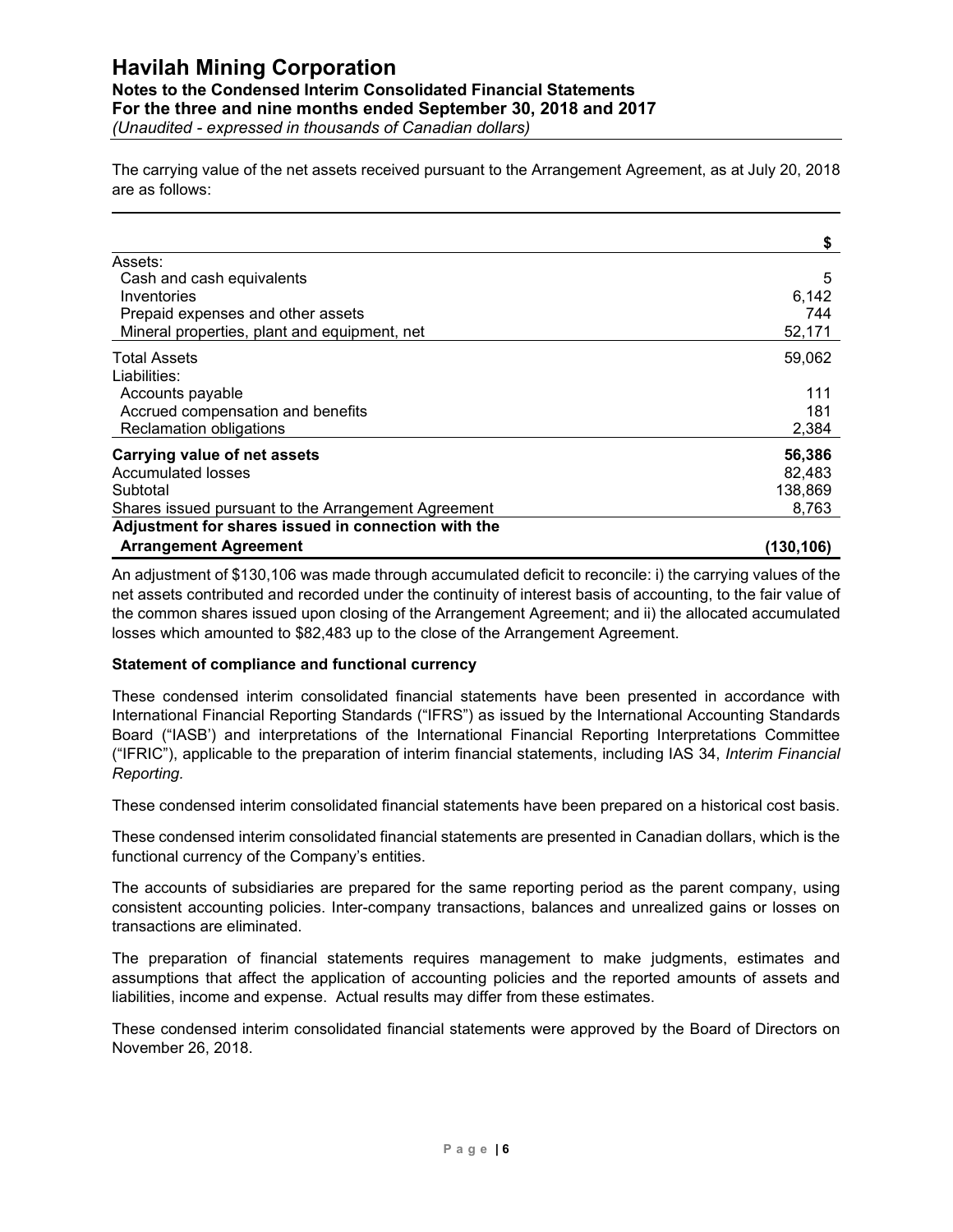#### **3. Summary of significant accounting policies**

In the preparation of these condensed interim consolidated financial statements, the Company has used the same accounting policies and methods of computation as in the most recent audited carve-out financial statements prepared under IFRS for the Canadian Spinco of Klondex Mines Ltd. for the year ended December 31, 2017, except as outlined below:

#### **Recently adopted**

Effective January 1, 2018, the Company adopted IFRS 15 *Revenue from Contracts with Customers* ("IFRS 15") and IFRS 9 *Financial Instruments* ("IFRS 9").

#### **a) IFRS 9**

The Company adopted all of the requirements of IFRS 9 *Financial Instruments* ("IFRS 9") as of January 1, 2018. IFRS 9 replaces IAS 39 *Financial Instruments: Recognition and Measurement* ("IAS 39"). IFRS 9 utilizes a revised model for recognition and measurement of financial instruments and a single, forwardlooking "expected loss" impairment model. Most of the requirements in IAS 39 for classification and measurement of financial liabilities were carried forward in IFRS 9, so the Company's accounting policy with respect to financial liabilities is unchanged. As a result of the adoption of IFRS 9, management has changed its accounting policy for financial assets retrospectively, for assets that continued to be recognized at the date of initial application. The change did not impact the carrying value of any financial assets or financial liabilities on the transition date.

The following is the Company's new accounting policy for financial instruments under IFRS 9:

#### **b) Classification**

The Company classifies its financial instruments in the following categories: at fair value through profit and loss ("FVTPL"), at fair value through other comprehensive income (loss) ("FVTOCI") or at amortized cost. The Company determines the classification of financial assets at initial recognition. The classification of debt instruments is driven by the Company's business model for managing the financial assets and their contractual cash flow characteristics.

Equity instruments that are held for trading are classified as FVTPL. For other equity instruments, on the day of acquisition the Company can make an irrevocable election (on an instrument-by-instrument basis) to designate them as at FVTOCI. Financial liabilities are measured at amortized cost, unless they are required to be measured at FVTPL (such as instruments held for trading or derivatives) or if the Company has opted to measure them at FVTPL.

The Company completed a detailed assessment of its financial assets and liabilities as at January 1, 2018. The following table shows the original classification under IAS 39 and the new classification under IFRS 9:

|                                          | <b>Original classification</b><br><b>IAS 39</b> | New classification<br><b>IFRS 9</b> |
|------------------------------------------|-------------------------------------------------|-------------------------------------|
| Cash and cash equivalents                | amortized cost                                  | amortized cost                      |
| Accounts payable and accrued liabilities | amortized cost                                  | amortized cost                      |

The Company did not restate prior periods as there was no impact at the date of initial application. The adoption of IFRS 9 resulted in no impact to the opening accumulated deficit nor to the opening balance of accumulated comprehensive income on January 1, 2018.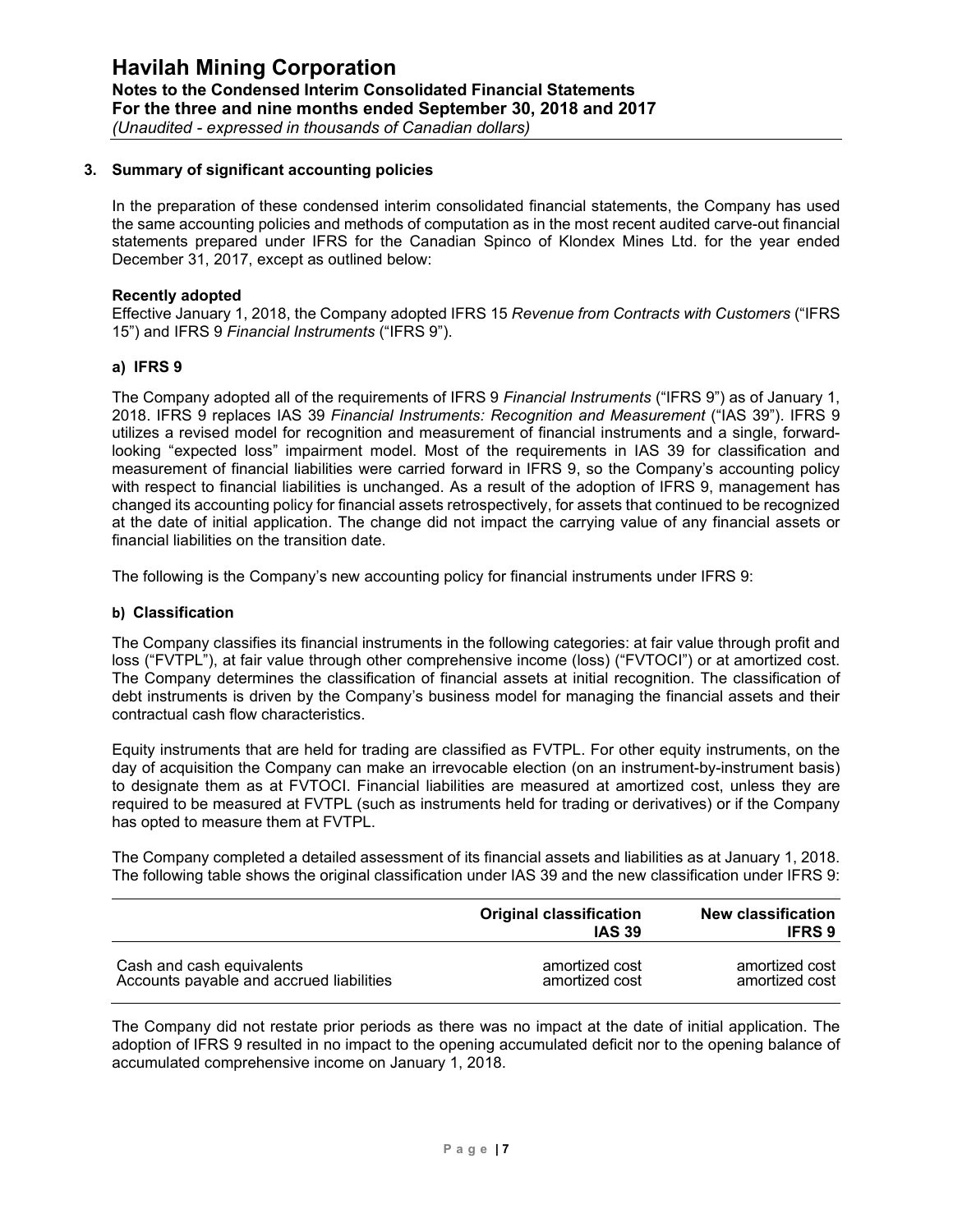#### **c) Measurement**

#### **Financial assets at FVTOCI**

Elected investments in equity instruments at FVTOCI are initially recognized at fair value plus transaction costs. Subsequently they are measured at fair value, with gains and losses recognized in other comprehensive income (loss).

#### **Financial assets and liabilities at amortized cost**

Financial assets and liabilities at amortized cost are initially recognized at fair value plus or minus transaction costs, respectively, and subsequently carried at amortized cost less any impairment.

#### **Financial assets and liabilities at FVTPL**

Financial assets and liabilities carried at FVTPL are initially recorded at fair value and transaction costs are expensed in the consolidated statements of net (loss) income. Realized and unrealized gains and losses arising from changes in the fair value of the financial assets and liabilities held at FVTPL are included in the consolidated statements of net (loss) income in the period in which they arise. Where management has opted to recognize a financial liability at FVTPL, any changes associated with the Company's own credit risk will be recognized in other comprehensive income (loss).

#### **d) Impairment of financial assets at amortized cost**

The Company recognizes a loss allowance for expected credit losses on financial assets that are measured at amortized cost.

At each reporting date, the Company measures the loss allowance for the financial asset at an amount equal to the lifetime expected credit losses if the credit risk on the financial asset has increased significantly since initial recognition. If at the reporting date, the financial asset has not increased significantly since initial recognition, the Company measures the loss allowance for the financial asset at an amount equal to the twelve month expected credit losses. The Company shall recognize in the consolidated statements of net (loss) income, as an impairment gain or loss, the amount of expected credit losses (or reversal) that is required to adjust the loss allowance at the reporting date to the amount that is required to be recognized.

#### **e) Derecognition**

#### **Financial assets**

The Company derecognizes financial assets only when the contractual rights to cash flows from the financial assets expire, or when it transfers the financial assets and substantially all of the associated risks and rewards of ownership to another entity. Gains and losses on derecognition are generally recognized in the consolidated statements of net (loss) income. However, gains and losses on derecognition of financial assets classified as FVTOCI remain within accumulated other comprehensive income (loss).

#### **Financial liabilities**

The Company derecognizes financial liabilities only when its obligations under the financial liabilities are discharged, cancelled or expired. Generally, the difference between the carrying amount of the financial liability derecognized and the consideration paid and payable, including any non-cash assets.

The adoption of IFRS 9 did not have a material impact on the Company's financial statements.

#### **f) IFRS 15**

The Company adopted IFRS 15 using the modified retrospective method, which required it to apply the new revenue standard to (i) all new revenue contracts entered into after January 1, 2018, and (ii) revenue contracts which were not completed as of January 1, 2018. In accordance with this approach, the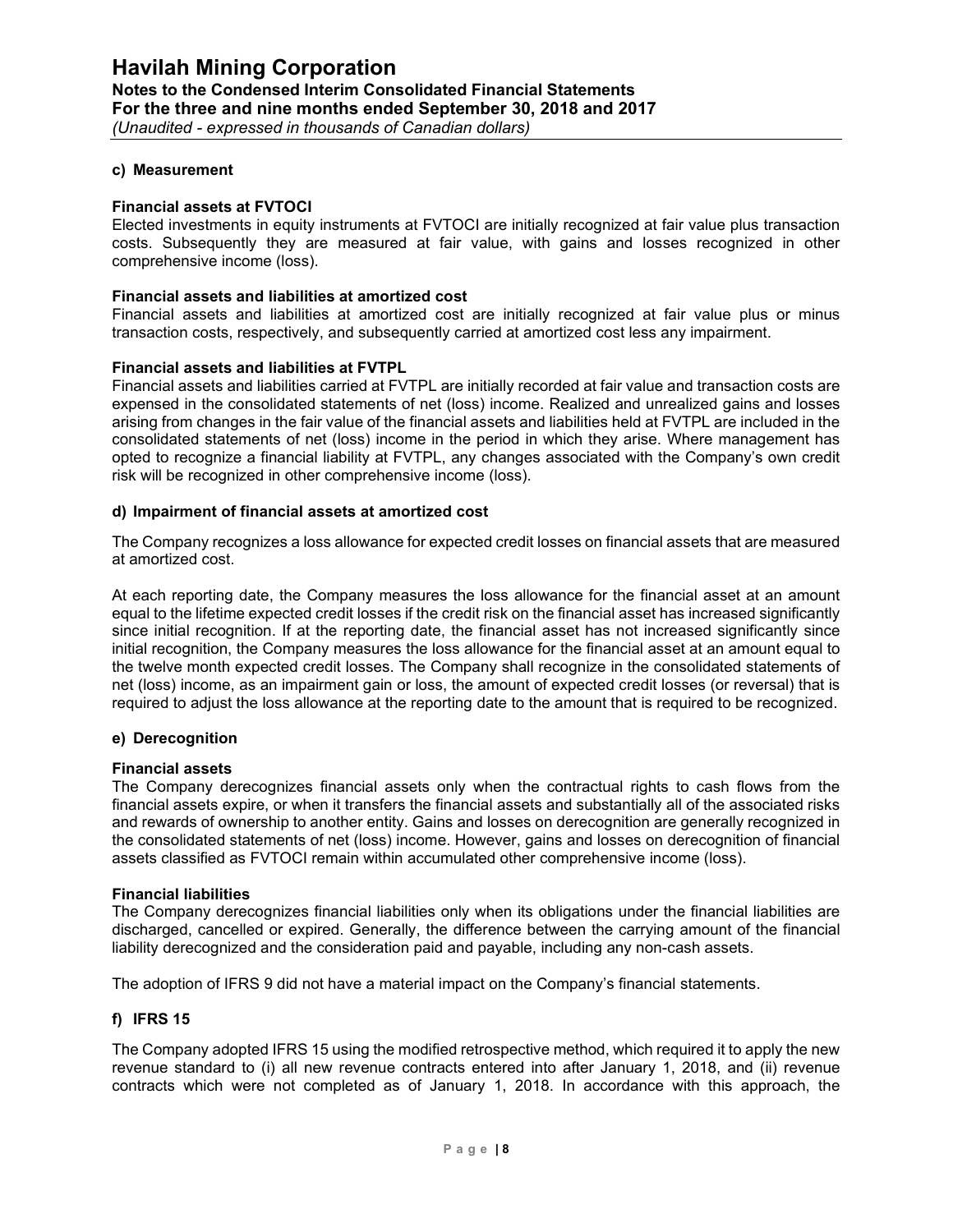### **Havilah Mining Corporation Notes to the Condensed Interim Consolidated Financial Statements For the three and nine months ended September 30, 2018 and 2017** *(Unaudited - expressed in thousands of Canadian dollars)*

consolidated revenues for periods prior to January 1, 2018 were not revised and there was no cumulative effect of the adoption of IFRS 15 as of January 1, 2018.

The following is the Company's new accounting policy for revenue from contracts with customers under IFRS 15:

The Company recognizes revenue from contracts with customers for the sale of gold at the point in time when it transfers control over to the customers, which occurs upon delivery. Revenue is measured based on the market metal prices at time of settlement.

The Company has concluded that there were no significant changes in the accounting for concentrate sales as a result of the transition to IFRS 15 as the timing of control of the concentrate passing to the customer are unchanged from policies applied prior to the adoption of IFRS 15.

The Company did not restate prior periods as the adoption of IFRS 15 resulted in no impact to the opening accumulated deficit nor to the opening balance of accumulated comprehensive income on January 1, 2018.

#### **Accounting standards issued but not yet effective**

The following new standard has been issued but not yet applied:

#### **g) IFRS 16 – Leases. IFRS 16 Leases will replace IAS 17 Leases**

This standard introduces a single lessee accounting model and requires a lessee to recognize assets and liabilities for all leases with a term of more than twelve months. A lessee is required to recognize a right-ofuse asset representing its right to use the underlying asset and a lease liability representing its obligation to make lease payments. The standard will be effective for annual periods beginning on or after January 1, 2019. This standard will affect the way in which the Company accounts for its operating leases and will increase the related disclosures. The Company is currently assessing the impact that these standards will have on the consolidated financial statements.

Other accounting pronouncements with future effective dates are either not applicable or are not expected to have a material impact on the Company's consolidated financial statements.

#### **4. Critical accounting estimates and judgments**

The preparation of consolidated financial statements in conformity with IFRS requires management to make estimates and assumptions about future events that affect the reported amounts of assets and liabilities and disclosure of contingent assets and liabilities at the date of the annual consolidated financial statements and the reported amounts of gain and expenses during the reporting period. Such estimates and assumptions, which by their nature are uncertain, affect the carrying value of assets, impact decisions as to when exploration and evaluation costs should be capitalized or expensed. Other significant estimates made by the Company include factors affecting valuations of income tax accounts. The Company regularly reviews its estimates and assumptions; however, actual results could differ from these estimates and these differences could be material. Revisions to estimates and the resulting impacts on the carrying amounts of the Company's assets and liabilities are accounted for prospectively.

#### **5. Business combinations and asset acquisitions**

#### **Bison Gold Resources, Inc. asset acquisition**

During the year ended December 31, 2017, the Company acquired all the issued and outstanding common shares of Bison Gold Resources Inc. ("Bison"), which owned, among other things, the Ogama property, by exchanging shares of Bison for shares of the Company. As a result of this transaction, the Company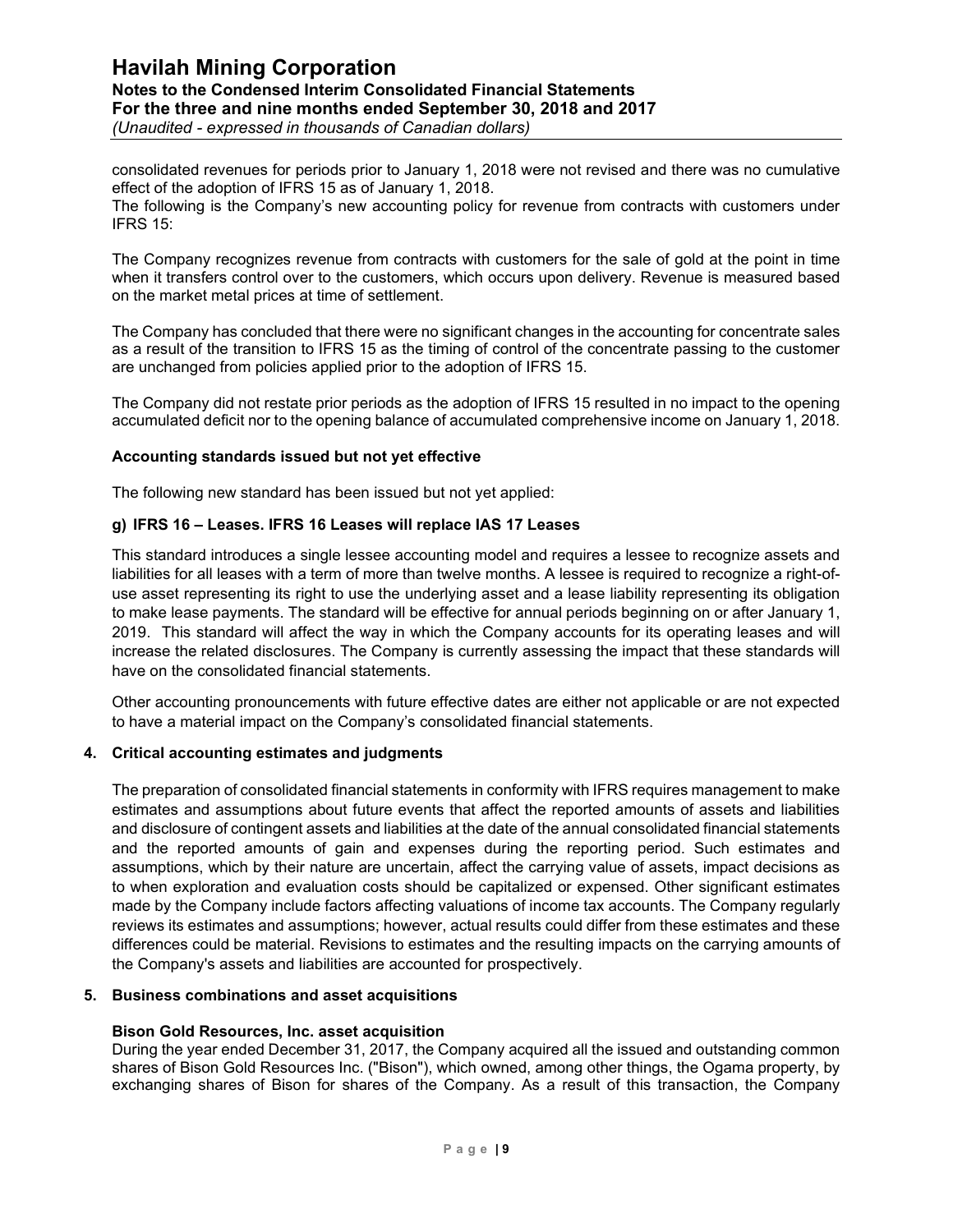### **Havilah Mining Corporation Notes to the Condensed Interim Consolidated Financial Statements For the three and nine months ended September 30, 2018 and 2017**

*(Unaudited - expressed in thousands of Canadian dollars)*

recorded an addition to mineral properties of \$8,888, which represents substantially all of the consideration transferred to Bison and assets acquired by the Company.

#### **6. Inventories**

|                                             | September 30<br>2018 | December 31<br>2017 |
|---------------------------------------------|----------------------|---------------------|
|                                             | \$                   | S                   |
| Supplies<br>Production related inventories: | 2,750                | 2,900               |
| Stockpiles                                  |                      | 1,817               |
| In-process                                  | 1,524                | 6,815               |
| Doré finished goods                         | 3,254                | 580                 |
|                                             |                      |                     |
|                                             | 7,528                | 12,112              |

As at September 30, 2018 the stockpile, in-process, and doré finished goods inventories included approximately \$1,228 (2017 - \$991) of capitalized non-cash depreciation and depletion costs.

#### Write-down of production inventories

The period-end market value of the Company's production-related inventories is determined in part by using the period-end prices (per ounce) of gold and is sensitive to this input. Due to increases in production costs, the Company's application of its lower of average cost or net realizable value accounting policy resulted in write-downs of production inventories. Write-downs have resulted solely from the Company's application of its lower of average cost or net realizable value accounting policy and were unrelated to any ounce adjustments or changes to recovery rates.

The following table provides information about the Company's write-downs (in thousands, except per ounce amounts):

|                                                                                                   | September 30<br>2018 | December 31<br>2017 |
|---------------------------------------------------------------------------------------------------|----------------------|---------------------|
| Type of previously incurred cost<br>Cash production costs<br>Allocated depreciation and depletion | 2,067<br>472         | 7.219<br>1,087      |
| Write-down of production inventories                                                              | 2,539                | 8,306               |
| Prices used in write-down calculation<br>Price per gold ounce - US\$                              | 1.187                | 1.297               |

#### **7. Prepaid expenses and other**

|                      | September 30 | December 31 |  |
|----------------------|--------------|-------------|--|
|                      | 2018         | 2017        |  |
|                      |              |             |  |
| Sales tax receivable | 361          | 1,878       |  |
| Deposits             | 208          |             |  |
| Other                | 138          | 345         |  |
|                      | 707          | 2,223       |  |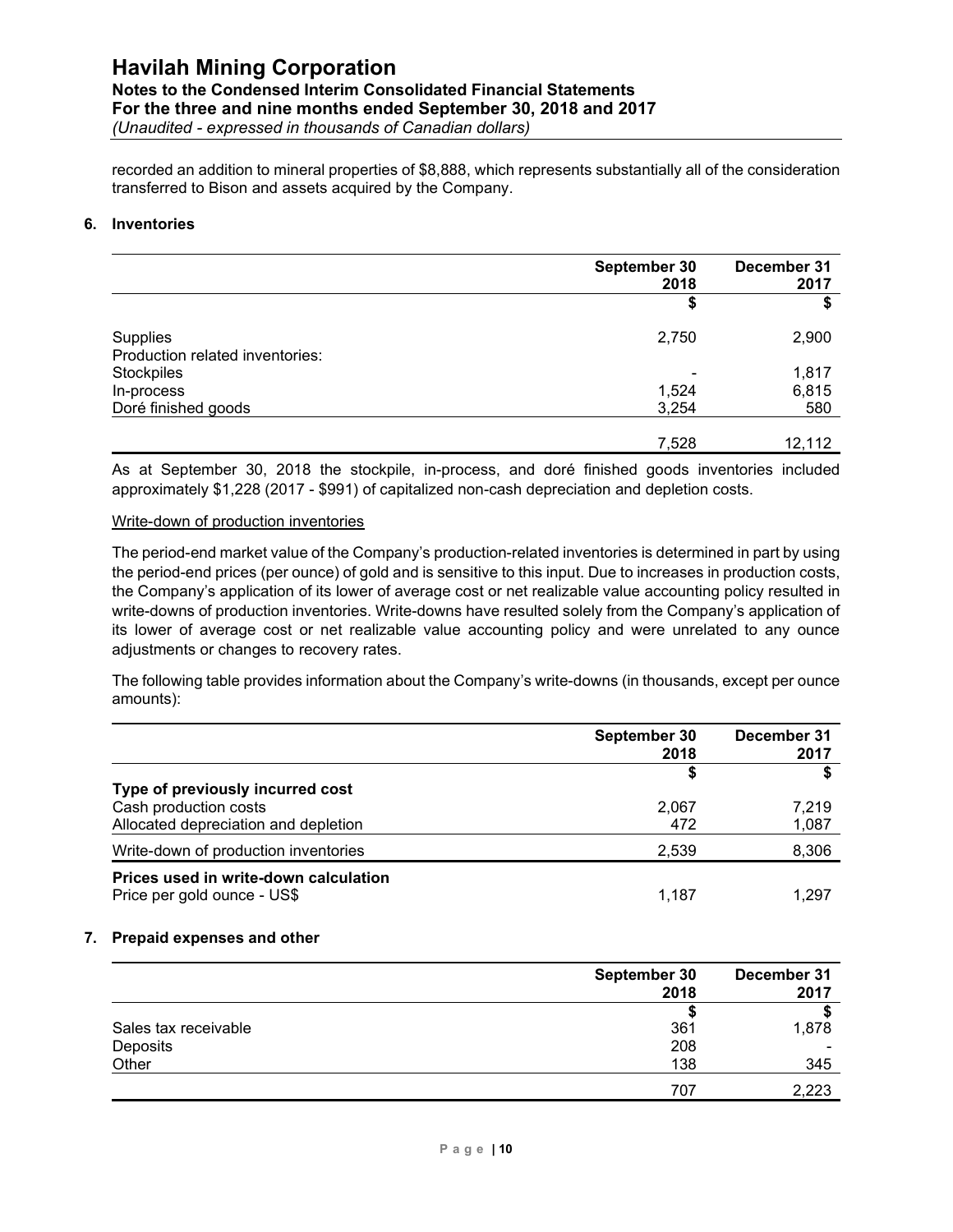**Notes to the Condensed Interim Consolidated Financial Statements For the three and nine months ended September 30, 2018 and 2017** *(Unaudited - expressed in thousands of Canadian dollars)*

### **8. Mining properties, plant and equipment**

|                                                     |             |                  |                  | <b>Exploration</b> |                  |
|-----------------------------------------------------|-------------|------------------|------------------|--------------------|------------------|
|                                                     |             | <b>Mineral</b>   | <b>Plant and</b> | and                |                  |
|                                                     | <b>Note</b> | properties       | equipment        | evaluation         | <b>Total</b>     |
|                                                     |             | S                |                  | S                  | \$               |
| Cost                                                |             |                  |                  |                    |                  |
| Balance at December 31, 2016                        |             | 35,083           | 28,571           | 1,956              | 65,610           |
| <b>Bison acquisition</b>                            | 5           |                  |                  | 8,888              | 8,888            |
| <b>Additions</b>                                    |             | 16,995           | 2,137            |                    | 19,132           |
| <b>Transfers</b>                                    |             | 1,956            |                  | (1,956)            |                  |
| <b>Dispositions</b>                                 |             |                  | (307)            |                    | (307)            |
| Impairments                                         |             | (19, 827)        | (8, 403)         |                    | (28, 230)        |
| Balance at December 31, 2017                        |             | 34,207           | 21,998           | 8,888              | 65,093           |
| Additions                                           |             | 22               | 303              |                    | 325              |
| <b>Disposals</b>                                    |             |                  | (63)             |                    | (63)             |
| Write-down                                          |             | (12, 194)        |                  |                    | (12, 194)        |
| Balance at September 30, 2018                       |             | 22,035           | 22,238           | 8,888              | 53,161           |
| <b>Accumulated depreciation and depletion</b>       |             |                  |                  |                    |                  |
| Balance at December 31, 2016                        |             | (584)            | (3,789)          |                    | (4,373)          |
| Additions                                           |             | (1,703)          | (4,688)          |                    | (6, 391)         |
| <b>Dispositions</b>                                 |             |                  | 65               |                    | 65               |
| Balance at December 31, 2017                        |             | (2, 287)         | (8, 412)         |                    | (10, 699)        |
| <b>Additions</b>                                    |             | (233)            | (3, 427)         |                    | (3,660)          |
| Disposals                                           |             |                  | 33               |                    | 33               |
| Write-down                                          |             | 2,520            |                  |                    | 2,520            |
| Balance at September 30, 2018                       |             |                  | (11, 806)        |                    | (11, 806)        |
| Net - December 31, 2017<br>Net - September 30, 2018 |             | 31,920<br>22,035 | 13,586<br>10,432 | 8,888<br>8,888     | 54,394<br>41,355 |

At September 30, 2018 the Company recorded approximately \$330 (2017 - \$208) of construction in process within Plant and equipment. During the three months ended September 30, 2018, the Company completed an evaluation of existing mine plans related the True North underground mine as well as future development plans for the Company's properties. The Company determined that the existing mine plans would not be economic at the current commodity price levels and the net development costs (\$9,674) associated with these mine plans would be written off during the period. This net write-down of \$9,674 includes the write-down of mineral property costs above of 12,194 and the write-down of the mineral property accumulated amortization of 2,520.

#### **9. Accounts payable and accrued liabilities**

|                            | September 30 | December 31 |  |
|----------------------------|--------------|-------------|--|
|                            | 2018         | 2017        |  |
|                            |              |             |  |
| Accounts payable           | 594          | 3,086       |  |
| <b>Accrued liabilities</b> | 160          | 6,773       |  |
|                            | 754          | 9,859       |  |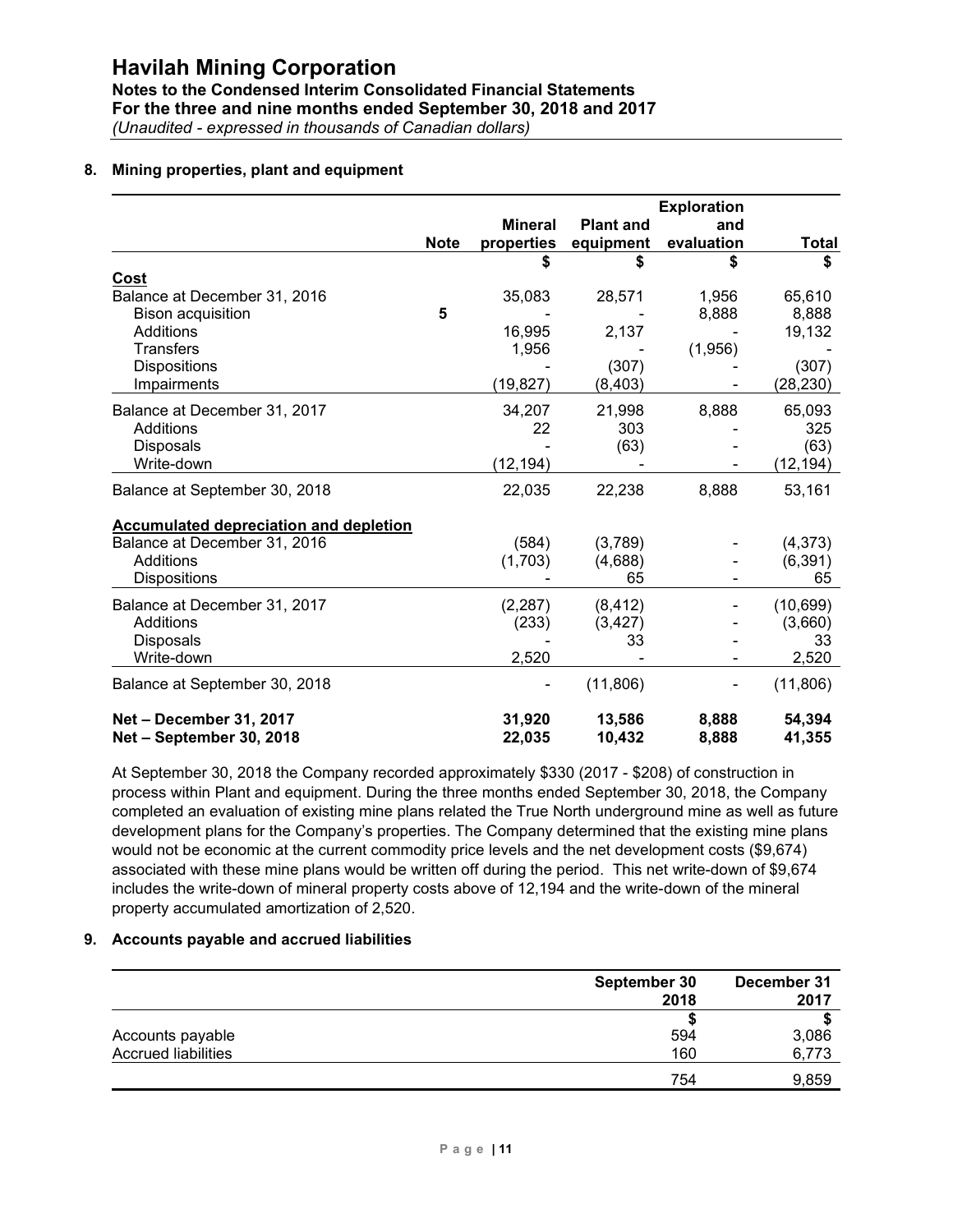#### **10. Debt**

As at September 30, 2018 and December 31, 2017, the Company had no outstanding Debt.

#### **Intercompany Debt Interest**

Intercompany interest charges to Havilah are from Klondex for previously advanced funds through various intercompany debt obligations and reflect an estimated cost of operating Havilah's business on a standalone basis. Interest is charged at a rate per annum equal to the sum of a LIBOR rate and 7.0% on the unpaid principal balance. Actual outstanding intercompany obligations are not included in these financial statements as such amounts are not obligations of Havilah on a go-forward basis.

#### **Finance charges, net**

The following table summarizes the components of Finance charges:

|                                  | Three months ended |                  | Nine months ended |                  |
|----------------------------------|--------------------|------------------|-------------------|------------------|
|                                  | <b>September</b>   | <b>September</b> | September         | <b>September</b> |
|                                  | 30, 2018           | 30, 2017         | 30, 2018          | 30, 2017         |
|                                  |                    |                  |                   |                  |
| Intercompany debt expense        | 416                | 1.570            | 4,368             | 4,153            |
| Reclamation obligation accretion | 38                 | 40               | 117               | 119              |
| <b>Bank changes</b>              |                    |                  |                   | 6                |
| Interest income                  | ۰                  | ۰                | (1                | (1)              |
|                                  | 455                | 1.611            | 4.486             | 4.277            |

#### **11. Flow-through share premium liability**

The flow-through share premium liability balance as at September 30, 2018 of \$51 (December 31, 2017 - \$nil) arose in connection with the flow-through share offering the Company completed on September 19, 2018 (Note 13(b)). The reported amount is the unamortized balance of the premium received from issuing the flow-through shares. This balance does not represent a cash liability to the Company. The flow-through premium liability will be amortized to the statement of comprehensive loss pro-rata with the amount of qualifying flow-through expenditures that are incurred by the Company. The Company is committed to incurring on qualifying Canadian exploration expenses as defined under the Income Act, Canada ("Qualifying CEE") in the amount of \$725 with respect to the flow-through share financing completed on September 19, 2018. None of the Qualifying CEE will be available to the Company for future deduction from taxable income. As at September 30, 2018, the Company had not incurred any of the Qualifying CEE and accordingly, did not recognize a flow-through premium recovery during the nine months ended September 30, 2018.

#### **12. Reclamation obligation**

The reclamation obligation is related to True North and is estimated based upon present value techniques of expected cash flows, estimates of inflation, and a credit adjusted risk-free discount rate.

The undiscounted amount of estimated cash flows required to settle the reclamation obligation was estimated at \$9,824 as at September 30, 2018 (December 31, 2017 – \$9,824).

The key assumptions on which the provision estimates were based for the nine months ended September 30, 2018 and year ended December 31, 2017 are: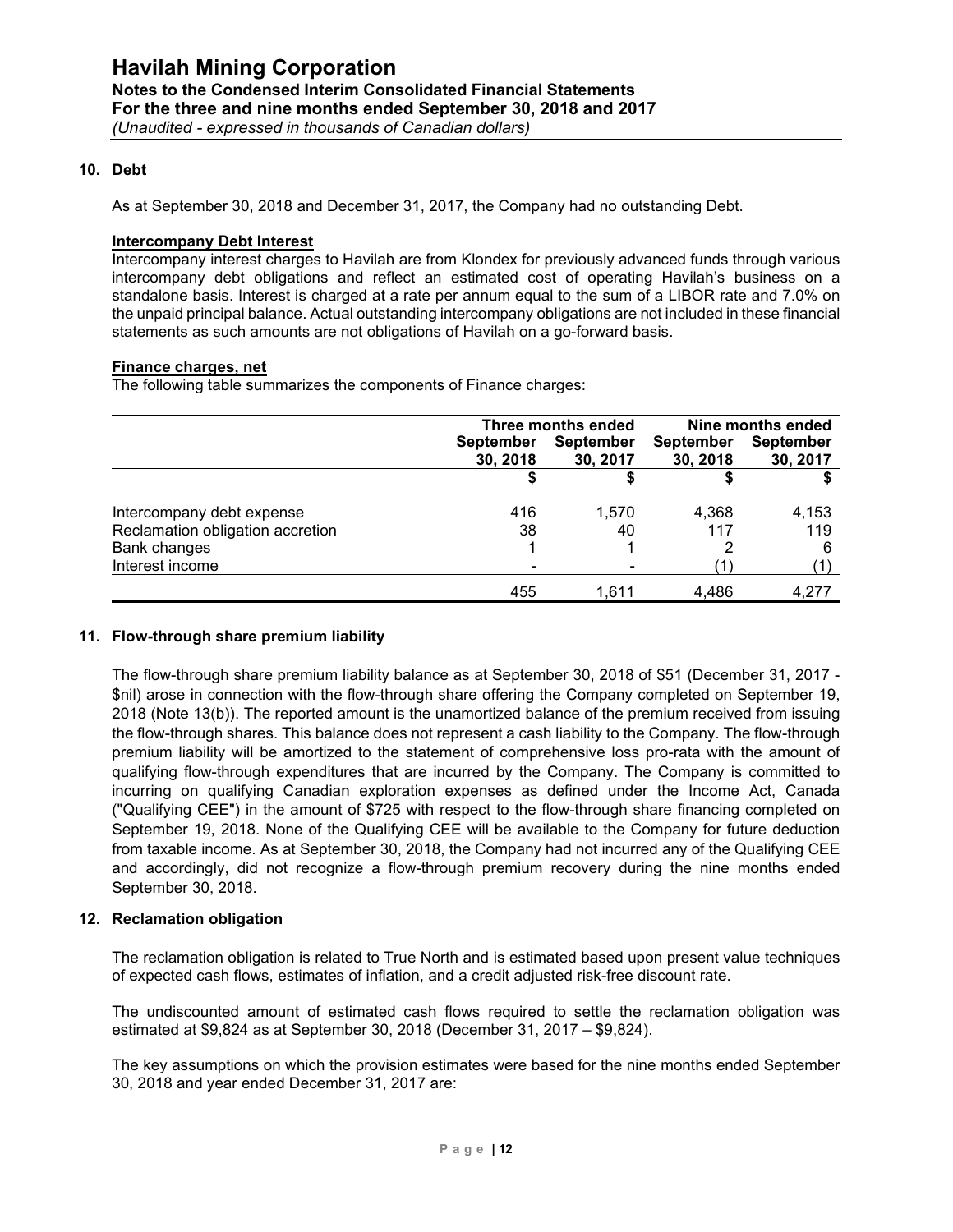## **Havilah Mining Corporation Notes to the Condensed Interim Consolidated Financial Statements For the three and nine months ended September 30, 2018 and 2017**

*(Unaudited - expressed in thousands of Canadian dollars)*

- Expected timing of the cash flows is based on the estimated useful life of True North. The expenditures are expected to occur between 2023-2041.
- The inflation rate used for the nine months ended September 30, 2018 is 2.40% (year ended December 31, 2017 – 2.40%).
- The discount rate used for the nine months ended September 30, 2018 is 6.80% (year ended December 31, 2017 – 6.80%).

The following table provides a summary of changes in the reclamation obligation:

| Balance at December 31, 2016                      | 2,237        |
|---------------------------------------------------|--------------|
| Accretion expense                                 | 158          |
| Changes in estimates and assumptions              | (89)         |
| Balance at December 31, 2017<br>Accretion expense | 2,306<br>117 |
| Balance at September 30, 2018                     | 2.423        |

As at September 30, 2018, the Company's asset retirement obligations were secured by the plant assets in Canada.

#### **13. Share Capital**

**a) Authorized:** Unlimited common shares without par value.

#### **b) Shares issued**

The following table provides the changes in share capital pursuant to the Arrangement Agreement:

|                                                                                               | Number of<br>shares     | Amount         |  |
|-----------------------------------------------------------------------------------------------|-------------------------|----------------|--|
| Balance at December 31, 2016 and 2017                                                         | -                       |                |  |
| Shares issued pursuant to Klondex Arrangement Agreement<br>Shares Issued by private placement | 22,755,979<br>3,539,332 | 8.763<br>9,243 |  |
| Balance at July 20, 2018                                                                      | 26,295,311              | 18,006         |  |

#### **Private Placements**

On July 20, 2018, as part of the Arrangement Agreement (Note 2), Hecla subscribed for 3,539,332 common shares of the Company, on a private placement basis at a price of \$2.61 per share for a gross purchase price of \$9,243 (US\$7,000).

On September 19, 2018, the Company issued 655,000 units ("Units") of the Company, with each Unit comprised of one common share of the Company ("Common Share") and one-half of one Common Share purchase warrant (each whole Common Share purchase warrant, a "Warrant"), at a price of \$0.36 per Unit, and 1,725,000 units ("FT Units") of the Company, with each FT Unit comprised of one Common Share issued on a flow-through basis (within the meaning of the Income Tax Act (Canada), as amended), and one-half of one Warrant, at a price of \$0.42 per FT Unit. Each Warrant will entitle the holder thereof to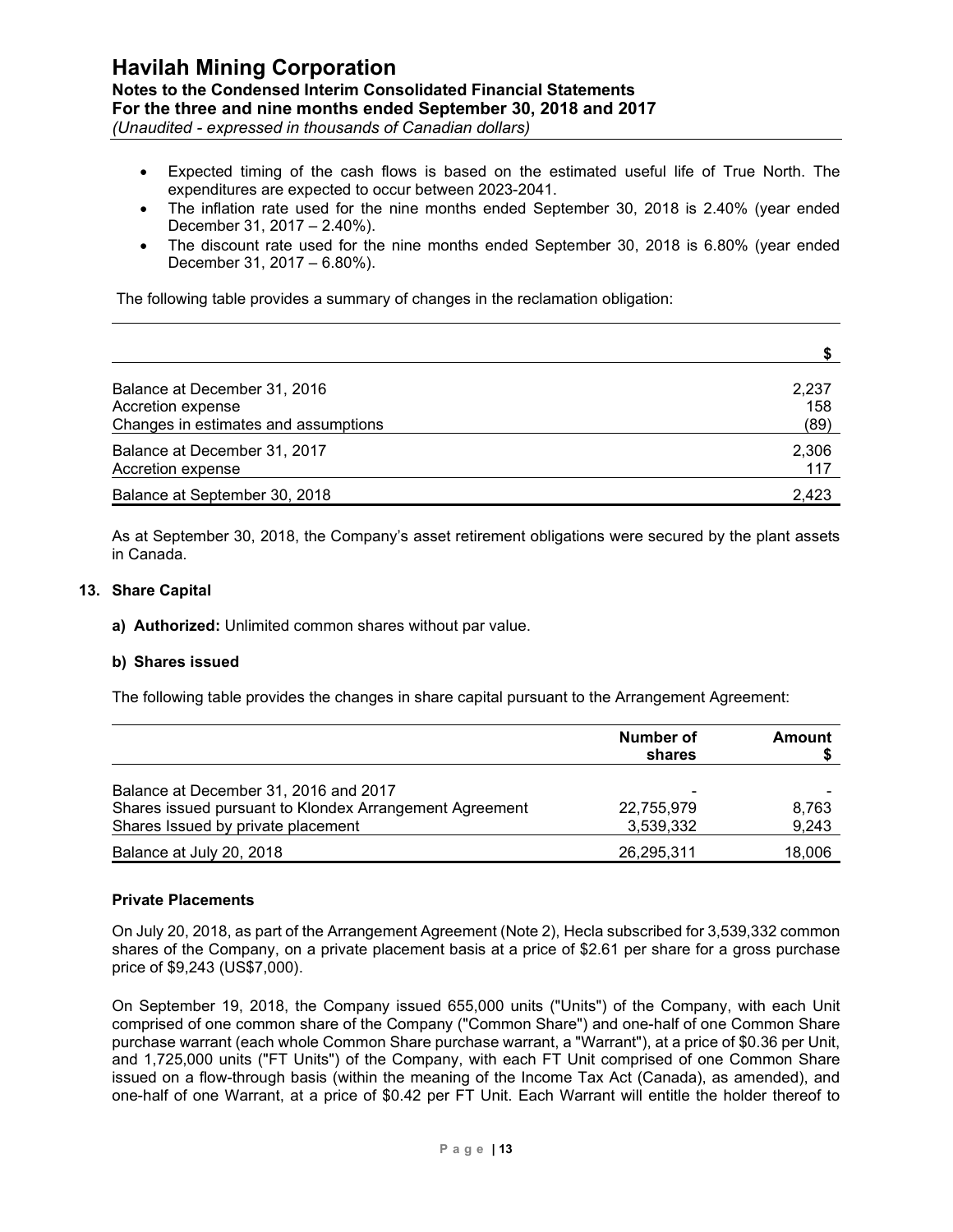purchase one additional Common Share at a price of \$0.50 per Common Share for a period of 36 months following the closing of the Offering. The fair value of the flow-through shares was determined to be \$673 with the remaining \$51 being allocated to flow-through premium liability (Note 11). No value has been allocated to the warrants issued.

#### **c) Options**

The Company has adopted a share option plan that allows for the issuance of up to 10% of the issued and outstanding shares as incentive share options to directors, officers, employees and consultants to the Company. Share options granted under the plan may be subject to vesting provisions as determined by the Board of Directors.

The options vest as to one-third immediately and one-third after the first and second anniversaries of the date of grant.

The Company's share options outstanding as at December 31, 2017 and September 30, 2018 and the changes for the periods then ended are as follows:

|                                  | <b>Number</b> | Weighted<br>average<br>exercise price |
|----------------------------------|---------------|---------------------------------------|
| Balance as at December 31, 2017  | -             |                                       |
| Granted - August 15, 2018        | 1,550,000     | 0.36                                  |
| Balance as at September 30, 2018 | 1,550,000     | 0.36                                  |

The total share-based payment expense recorded during the three and nine months ended September 30, 2018 was \$324 and \$324 (2017: \$305 and \$724). The amounts related to 2017 are based on share-based payment expense allocated from Klondex.

The following table summarizes information about the share options as at September 30, 2018:

| <b>Exercise price</b><br>per share of<br>options<br>outstanding | Number of<br>options<br>outstanding | Weighted<br>average<br>remaining life<br>(years) options<br>outstanding | Weighted<br>exercise price<br>of options<br>exercisable | Number of<br>options<br>exercisable | <b>Expiry date</b> |
|-----------------------------------------------------------------|-------------------------------------|-------------------------------------------------------------------------|---------------------------------------------------------|-------------------------------------|--------------------|
| \$0.36                                                          | 1,550,000                           | 4.88                                                                    | \$0.36                                                  | 516.666                             | August 15, 2023    |

The fair value of options recognized in the period has been estimated using the Black-Scholes Pricing Model with the following assumptions on the grant date of the options:

| <b>Issue date</b> | <b>Expected</b><br><b>Option life</b><br>(years) | <b>Risk free</b><br>interest rate | <b>Dividend</b><br>vield | <b>Expected</b><br>volatility | Weighted average<br>fair value |
|-------------------|--------------------------------------------------|-----------------------------------|--------------------------|-------------------------------|--------------------------------|
| August 15, 2018   | 5.00                                             | 2.18%                             | nil                      | 80%                           | \$0.21                         |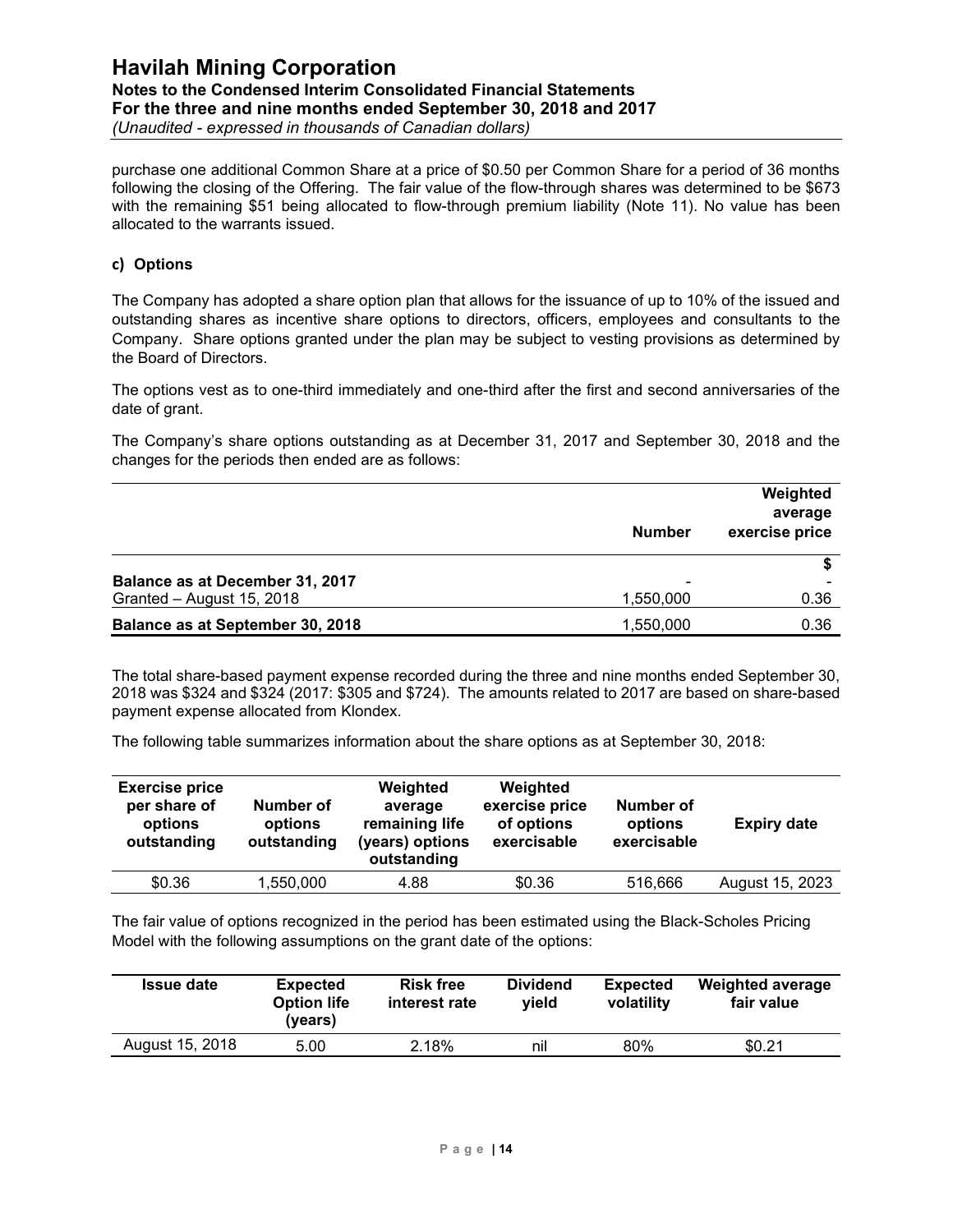*(Unaudited - expressed in thousands of Canadian dollars)*

#### **d) Warrants**

The Company's warrants outstanding as at December 31, 2017 and September 30, 2018 and the changes for the periods then ended are as follows:

|                                                             | <b>Number</b>  | Weighted<br>average<br>exercise price |
|-------------------------------------------------------------|----------------|---------------------------------------|
|                                                             |                |                                       |
| Balance as at December 31, 2017                             | $\blacksquare$ |                                       |
| Transferred under the Arrangement Agreement - July 20, 2018 | 625,000        | \$1.52                                |
| Transferred under the Arrangement Agreement - July 20, 2018 | 625,000        | \$4.24                                |
| Granted - September 19, 2018                                | 1,190,000      | \$0.50                                |
| Balance as at September 30, 2018                            | 2.440.000      | \$1.72                                |

The balance of warrants outstanding as at September 30, 2018 is as follows:

| <b>Expiry Date</b> | <b>Exercise</b><br>Price \$ | <b>Remaining Life</b><br>(Years) | <b>Warrants</b><br>Outstanding |
|--------------------|-----------------------------|----------------------------------|--------------------------------|
| February 11, 2029  | \$1.52                      | 10.38                            | 625,000                        |
| April 3, 2032      | \$4.24                      | 13.52                            | 625,000                        |
| September 19, 2021 | \$0.50                      | 2.97                             | 1,190,000                      |

#### **14. Related party transactions**

During the three and nine months ended September 30, 2018 and 2017, the Company incurred the following charges by directors and officers of the Company and by companies controlled by directors and officers of the Company. All fees have been reported as general and administrative expenses:

|                      | Three months ended |                  | Nine months ended |                          |
|----------------------|--------------------|------------------|-------------------|--------------------------|
|                      | <b>September</b>   | <b>September</b> | <b>September</b>  | <b>September</b>         |
|                      | 30, 2018           | 30, 2017         | 30, 2018          | 30, 2017                 |
|                      |                    |                  |                   |                          |
| Professional fees    | 4.756              | $\blacksquare$   | 4,756             |                          |
| Directors' fees      | 59,078             | ۰                | 59,078            | $\overline{\phantom{0}}$ |
| Management fees      | 156,175            | ۰                | 156,175           |                          |
| Share-based payments | 321,623            | ۰                | 321,623           |                          |
|                      | 541,632            |                  | 541,632           |                          |

At September 30, 2018, directors and officers or their related companies were owed \$nil (December 31, 2017 – \$nil) in respect of the services rendered. These are non-interest bearing with standard payment terms.

Key management includes directors and executive officers of the Company. Other than the amounts disclosed above, there was no other compensation paid or payable to key management for employee services for the reported periods.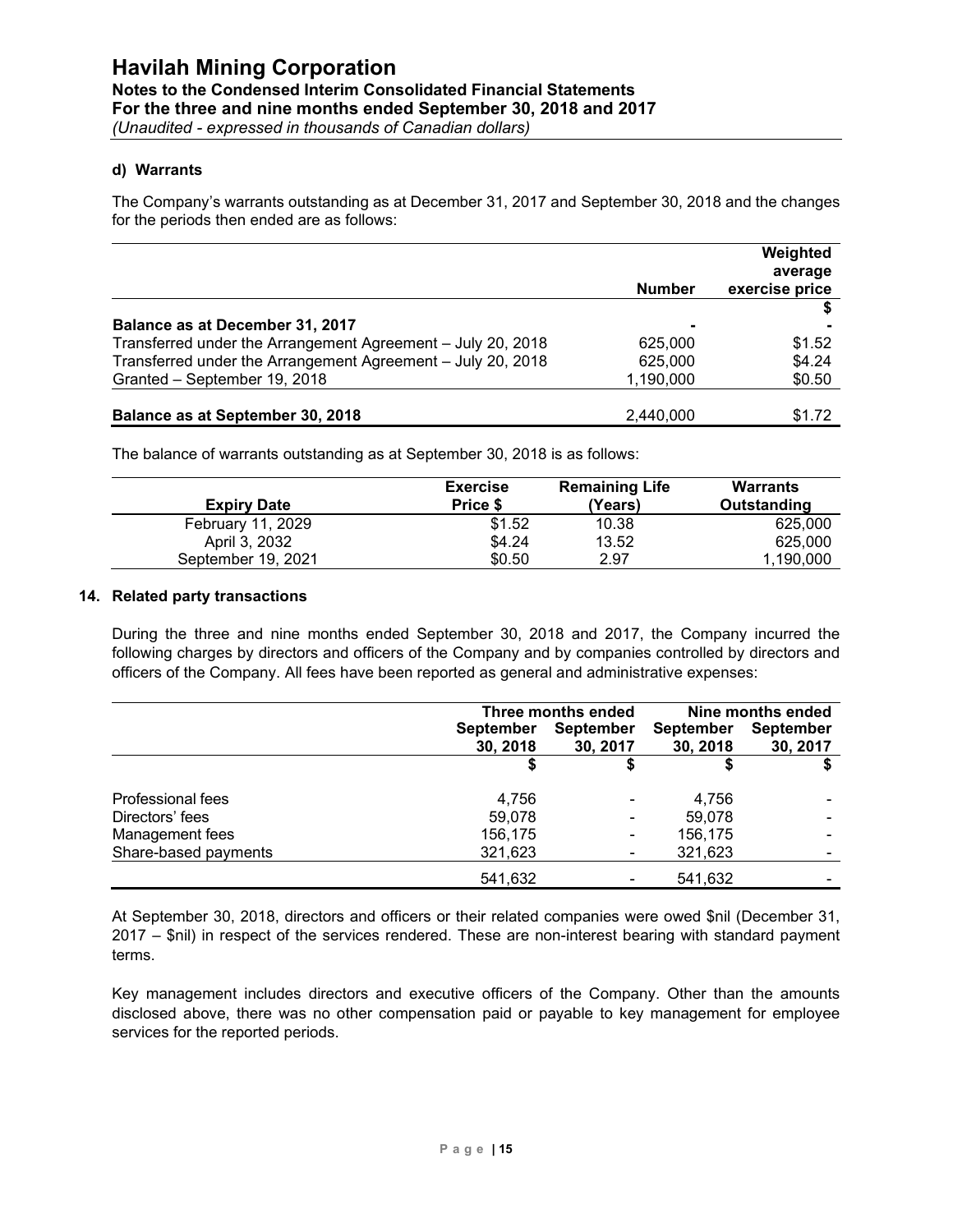#### **15. Financial Instruments and Capital Risk Management**

The Company's financial instruments consist of cash equivalents, deposits, accounts payable and accrued liabilities. These financial instruments are classified as financial assets and liabilities at amortized cost and are reported at amortized cost.

The Company's activities potentially expose it to a variety of financial risks, including liquidity risk, interest rate risk, foreign exchange currency risk, and commodity price risk.

#### *Liquidity Risk*

Liquidity risk is the risk that the Company will not be able to meet its financial obligations when they become due. As at September 30, 2018 the Company had working capital of \$14.1 million. Management believes that the Company has sufficient financial resources to meet its obligations as they come due.

#### *Interest Rate Risk*

Interest rate risk is the risk that the fair value of future cash flows of a financial instrument will fluctuate due to changes in market interest rates. The Company is currently not exposed to any interest rate risk as the Company does not have any interest-bearing debt obligations or any other interest-bearing liabilities.

#### *Foreign Exchange Risk*

The Company's functional currency is the Canadian dollar. Foreign currency risk is the risk that future cash flows will fluctuate because of changes in foreign exchange rates. The Company's historical foreign currency gains and losses primarily relate to amounts on intercompany loan balances and US dollar transactions with vendors. Subsequent to the Arrangement Agreement the Company has had minimal US dollar transactions and does not hold any intercompany loans denominated in US dollars.

#### *Commodity Price Risk*

The Company is exposed to the risk of fluctuations in prevailing market commodity prices on the gold it produces. Prior to completion of the Arrangement Agreement, the Company's parent, Klondex, would mitigate price risk by entering into derivative financial instruments, such as fixed forward sales and collars. As of September 30, 2018, the Company itself had not entered into any agreements to mitigate its exposure to market price risk.

#### **16. Supplemental Cash Flow Information**

Investing and financing activities that do not have a direct impact on the current cash flows are excluded from the cash flow statements. The following transactions were excluded from the statement of cash flows:

During the nine months ended September 30, 2018:

The issuance of 22,755,979 common shares valued at \$8,763 pursuant to the Klondex Arrangement Agreement (Note 13(b)).

During the nine months ended September 30, 2017 there were no non-cash transactions.

The Company paid or accrued \$nil for income taxes during the nine months ended September 30, 2018 (2017 - \$nil).